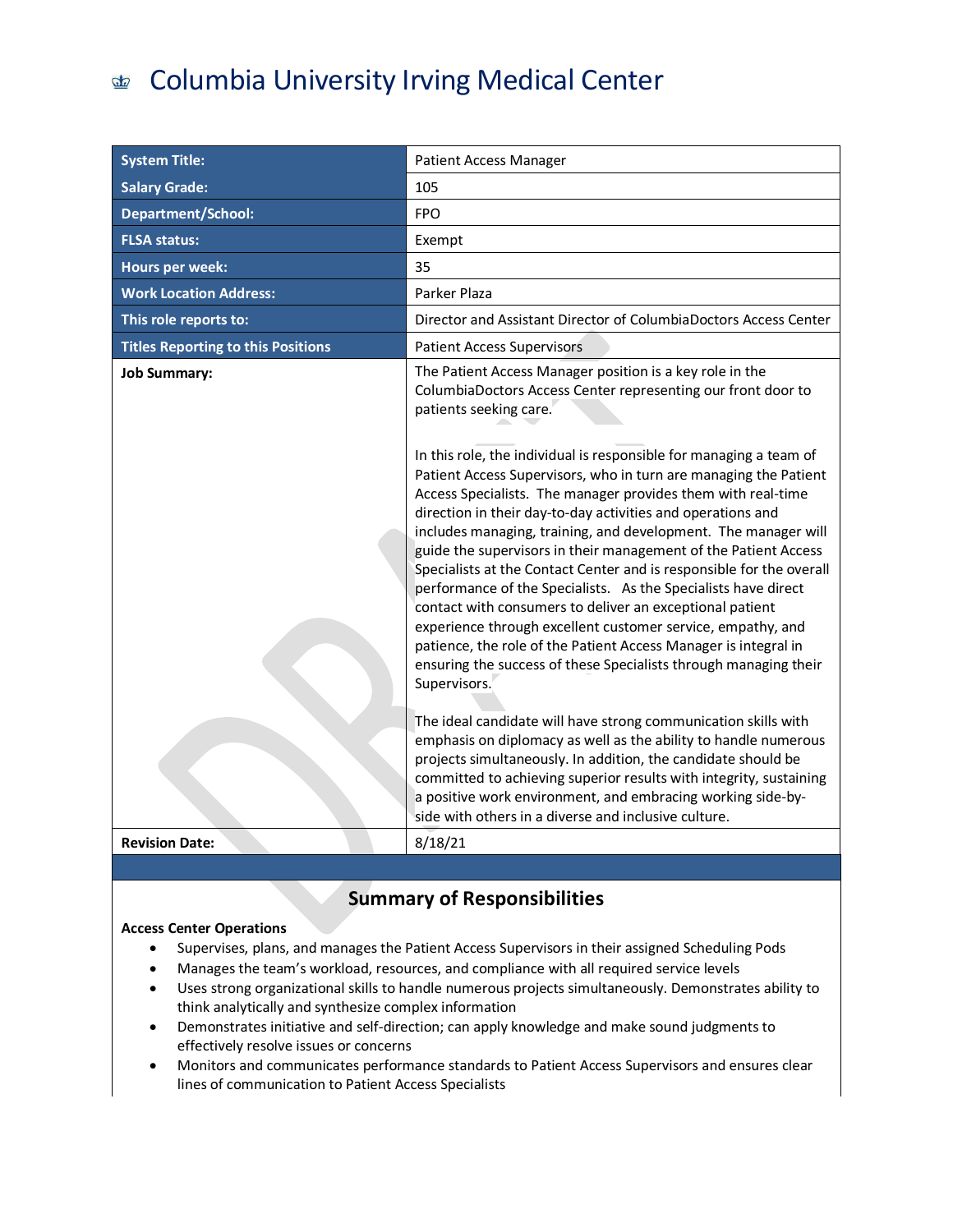- Reviews QA feedback on team with respective team members and if needed develops and carries out a plan for remediation
- Reviews and provides feedback for knowledge management content and informs team of updates as they occur (i.e. FAQs, job aides, desktop procedures)
- Recruits, develops, evaluates, and hires effective supervisors and specialists for the contact center
- Works in partnership with central Training and QA teams to identify and execute plans for continued long-term improvement
- Conducts regular team meetings to communicate issues or changes in policies or procedures and maintain accessibility for on-on-one communication with team members
- Ensures Patient Access Supervisors are aware of and adhere to policies, procedures, and processes
- Consistently drives to deliver exceptional customer service experiences to our customers
- Manages processes to ensure customer inquiries are resolved or escalated appropriately in a timely manner
- Escalates complex issues, cases, or process improvement opportunities to the Contact Center's leadership for resolution. Executes approved remedy as required
- Supports and participates in a collaborative team-oriented environment. Participates in team discussions about complex patient scheduling needs. Communicates with management team and care providers to resolve scheduling issues
- Follows up as appropriate regarding reported complaints, problems, and concerns
- Meets productivity requirements to ensure excellent customer service is provided to patients
- Maintains stable performance under pressure and handles stress in ways that maintain relationships with patients and co-workers
- Ensures team members always maintain patient privacy and confidentiality according to HIPAA requirements, and successfully complete all required trainings
- Keeps current on all organizational and practice policies and standard operating procedures
- Performs all duties inherent to managerial role.
- Performs other job-related duties as assigned and can act as a Patient Access Supervisor or Patient Access Specialist if need be
- Promotes transparent communication among Contact Center leadership team
- Performs other duties and responsibilities as assigned

# **Strategy**

- Monitors key performance indicators and helps the Director develop and implement performance improvement initiatives. Continuously seeks and implements operational improvements.
- Works with Director to develop and implement change management strategies that support overall organizational goals and process improvement initiatives. Maximize employee adoption and measure effectiveness. Ensure communication of changes is cascaded throughout unit and feedback channels are in place. Ensures staff support system is in place. Works with Supervisor to address any escalated concerns and identified risks.
- Implements approved communication strategies. Ensures relevant communication are cascaded to the various interest and stakeholder groups as needed.
- Leads and/or participates in projects and performance improvement activities.
- Ensures strategic alignment of unit goals to overall Access Center organization, mission, and vision.
- Supports all customer satisfaction initiatives, displaying a positive attitude in interactions with staff, patients and family members.

# **People**

• In collaboration with the Director, and in consultation with central HR and Service Corp, develops and implements talent management strategies to support a high performance team. Ensures that talent management strategies are aligned with organizational performance goals and that support systems are in place for staff. Leads and guides supervisor team to execute approved strategies, monitor effectiveness and mitigate barriers as needed.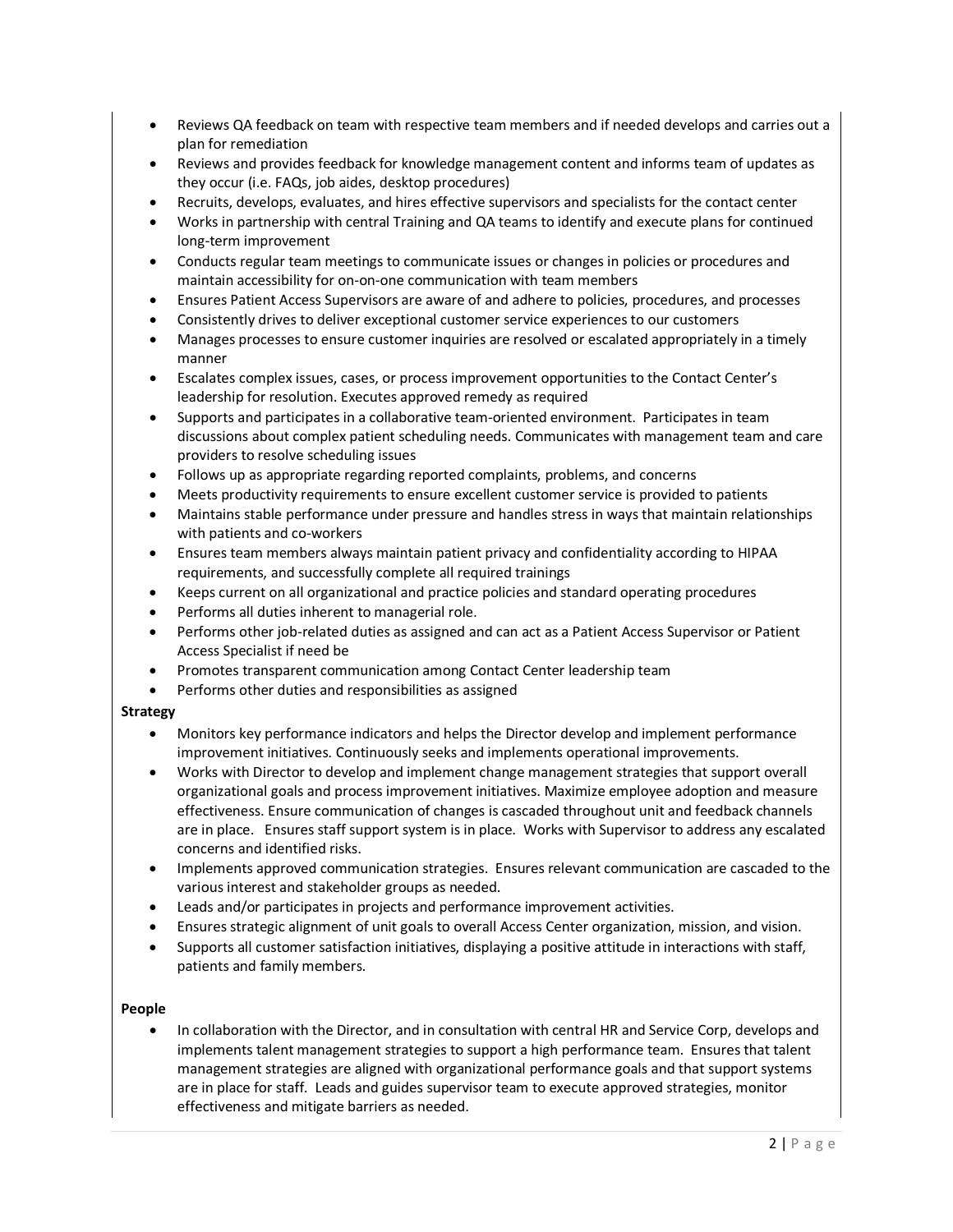- Manage, train, develop, coach, monitor and empower team members to provide customers with a superior service experience, and to inspire the feeling of high energy, excitement, satisfaction, with a sense of pride and belonging in their workplace. This also includes the ability to support the transfer of skills and knowledge obtained in training into practice and production thereby meeting and exceeding key performance objectives.
- Promotes staff professionalism and performance with coaching, training and feedback. Mentors others in individual and team accountability, modeling behavior and demonstrating best practices/techniques.

## **Compliance**

- Assures KPIs and service metrics are monitored and met.
- Conducts assessment when metrics are not met and implements action plan to address.
- Tracks and reports issues
- Compliance with all federal, state, and city regulations and laws.

# **Financial**

- Manages to budget, projects and forecasts future needs
- Review costs and chargeback models to identify cost efficiencies for the organization and clinical departments.

# **Minimum Qualifications required**

- Requires bachelor's degree or equivalent in education and experience
- 4 years of related experience including 2 years' experience in a management role
- Solid computer knowledge and skills, including the ability to navigate complex systems and create reports when needed, is required
- Demonstrated initiative and self-direction is required; can apply knowledge and make sound judgments to effectively resolve issues or concerns
- Strong organizational skills is required. Demonstrates ability to think analytically and synthesize complex information
- Basic project management skills including executing technical and operational project activities with cross-functional teams.
- Demonstrated strong proficiency and/or understanding of data sets; extract, evaluate, clean, and summarize; conduct qualitative and quantitative data analysis and validation as applicable to areas of responsibility.
- Ability to communicate effectively in both oral and written form. This position requires the ability to interact positively, constructively and effectively with professional staff, providers and organizational stakeholders.
- Must be able to create and deliver presentations for organizational stakeholders.
- Ability to lead and mentor team through new and changing situations. Demonstrate a professional and compassionate manner while conveying a positive image of the Access Center.

### **Preferred Qualifications**

- Master's in healthcare management or related field
- Experience in customer service
- Experience managing a team or teams in a fast paced call center environment, and/or medical practice environment.Healthcare or related experience
- Previous experience using Salesforce or other customer relationship management software is preferred

### **For internal purposes only:**

**Competencies Proficiency Level**